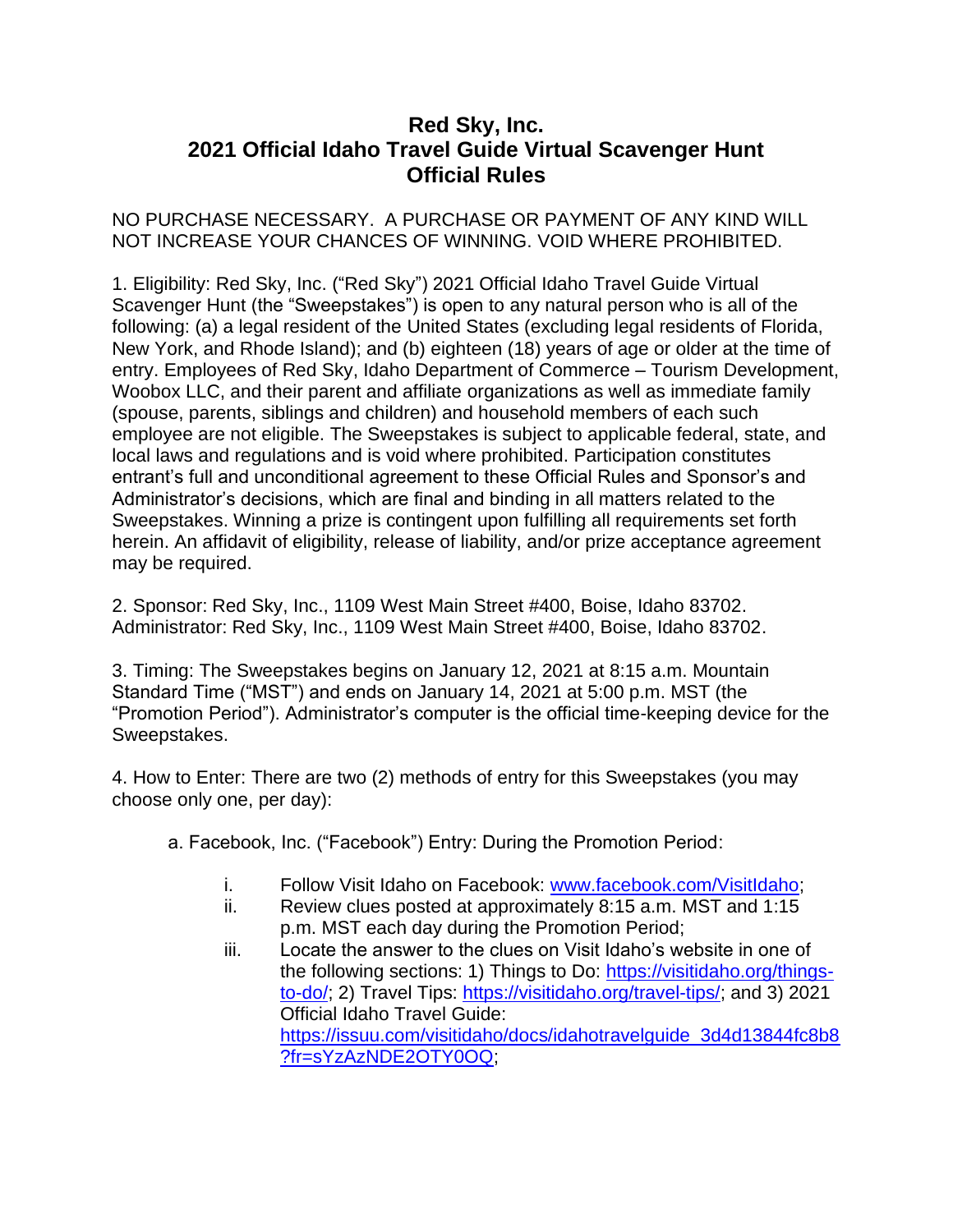

- iv. Take a screenshot of the answer and look for this icon:
- v. Email the screenshot to [IdahoVirtualScavengerHunt.FB@gmail.com](mailto:IdahoVirtualScavengerHunt.FB@gmail.com) along with your Facebook user name. Your profile must be public.
- b. Instagram, Inc. ("Instagram") Entry: During the Promotion Period:
	- i. Follow Visit Idaho on Instagram: [www.instagram.com/visitidaho;](http://www.instagram.com/visitidaho)
	- ii. Review clues posted at approximately 8:15 a.m. MST and 1:15 p.m. MST each day during the Promotion Period;
	- iii. Locate the answer to the clues on Visit Idaho's website in one of the following sections: 1) Things to Do: [https://visitidaho.org/things](https://visitidaho.org/things-to-do/)[to-do/;](https://visitidaho.org/things-to-do/) 2) Travel Tips: [https://visitidaho.org/travel-tips/;](https://visitidaho.org/travel-tips/) and 3) 2021 Official Idaho Travel Guide: [https://issuu.com/visitidaho/docs/idahotravelguide\\_3d4d13844fc8b8](https://issuu.com/visitidaho/docs/idahotravelguide_3d4d13844fc8b8?fr=sYzAzNDE2OTY0OQ) [?fr=sYzAzNDE2OTY0OQ;](https://issuu.com/visitidaho/docs/idahotravelguide_3d4d13844fc8b8?fr=sYzAzNDE2OTY0OQ)



- iv. Take a screenshot of the answer and look for this icon:
- v. Email the screenshot to [IdahoVirtualScavengerHunt.IG@gmail.com](mailto:IdahoVirtualScavengerHunt.IG@gmail.com) along with your full name, social media handle and phone number. Your profile must be public.

You automatically will receive one (1) entry into the Sweepstakes per day that you enter. You may earn an additional entries if you subscribe to the Visit Idaho newsletter: [www.visit.idaho.gov](http://www.visit.idaho.gov/) and tag two friends in the original clue post.

Limit: Multiple entrants are not permitted to share the same email address. Any attempt by any entrant to obtain more than one (1) entry by using multiple/different email addresses, identities, registrations, and logins, or any other methods will void that entrant's entries and that entrant may be disqualified. Use of any automated system to participate is prohibited and will result in disqualification. In the event of a dispute as to any registration, the authorized account holder of the email address used to register will be deemed to be the entrant. The "authorized account holder" is the natural person assigned an email address by an Internet access provider, online service provider or other organization responsible for assigning email addresses for the domain associated with the submitted address. Each potential winner may be required to show proof of being an authorized account holder.

5. Drawings: Administrator is an independent judging organization whose decisions as to the administration and operation of the Sweepstakes and the selection of the potential winners are final and binding in all matters related to the Sweepstakes. From all eligible entries received, administrator will randomly select one (2) winners on or around 5:01pm MST each day during the Promotion Period. The potential winners will be notified via email. It is each entrant's responsibility to set his or her account settings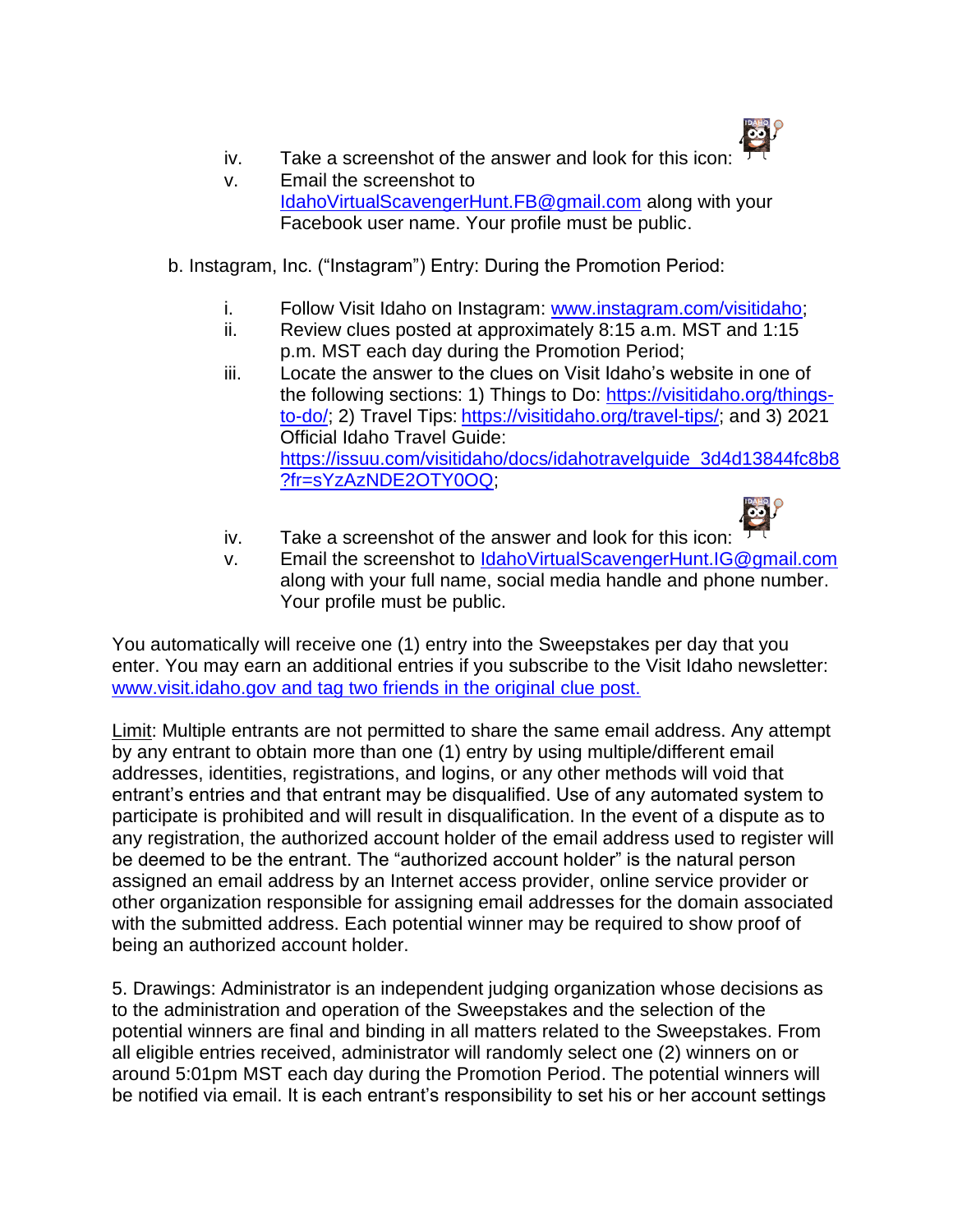to accept contacts by Sponsor and to timely check his or her account for any messages. Sponsor, Administrator, and all Sweepstakes entities are not responsible for failure of an entrant to contact Sponsor after being notified that he or she is a potential winner. If a potential winner cannot be contacted or fails to provide any other requested information within twenty four (24) hours, the potential winner forfeits his/her winner status. Only two (2) alternate drawings will be held, after which there will be no winner chosen. Receiving a prize is contingent upon compliance with these Official Rules.

6. Prizes: Six (6) prizes will be awarded. Each prize consists of one (1) Visit Idaho Adventure Pack. Approximate Retail Value ("ARV") of each prize: \$350.00. The prizes are non-transferable and no substitution will be made except as provided herein at the Sponsor's sole discretion. Sponsor reserves the right to substitute the prizes for one of equal or greater value if the designated prizes should become unavailable for any reason. The prizes are limited solely to the items explicitly set forth herein and shall not include any and all other expenses, incidentals, taxes, or other costs that may arise out of the winner's acceptance and use of any prize. The winner is responsible for all taxes and fees associated with prize receipt and/or use. Red Sky may issue to the winner a 1099 IRS tax form for the value of the prize as stated in these Official Rules, and the winner may be required to sign an IRS Form W-9 or the equivalent. Odds of winning the prize depend on the number of eligible entries received during the Promotion Period. Limit: One (1) prize per person. Additional terms and conditions may apply.

7. Submission Content Guidelines: Submissions that do not meet the following "Content Guidelines" are subject to disqualification, at Sponsor's sole and absolute discretion.

In addition to the entry requirements in Section 4 of these Official Rules, entrants agree not to submit material that is copyrighted, trademarked, protected by trade secret or confidentiality, or otherwise subject to third-party proprietary rights, including privacy, personality, and publicity rights, unless entrant is the owner of such rights or has permission from the rightful owner to post the material and to grant Sponsor all of the license rights granted herein.

Submissions must not include material that is: a) sexually explicit, indecent, obscene, violent, hateful, tortuous, or defamatory; b) derogatory or promotes bigotry, racism, hatred or harm against any group or individual or promotes discrimination based on protected class information; c) a violation of privacy or publicity rights; d) unlawful; e) harmful to other users of the Sweepstakes app, such as viruses, Trojan horses, or other technologies that could adversely impact the Sweepstakes; and/or f) disparaging to Sponsor or Administrator or is inconsistent with the positive images and/or goodwill to which Sponsor and Administrator wish to associate (at Sponsor's sole and absolute discretion).

8. Intellectual Property: Each entrant, upon submission of his/her entry to the Sweepstakes, irrevocably grants to Sponsors and each of their licensees, successors, and assigns, a perpetual, irrevocable, worldwide, non-exclusive, royalty-free, sublicenseable, and transferable license to use, reproduce, distribute, prepare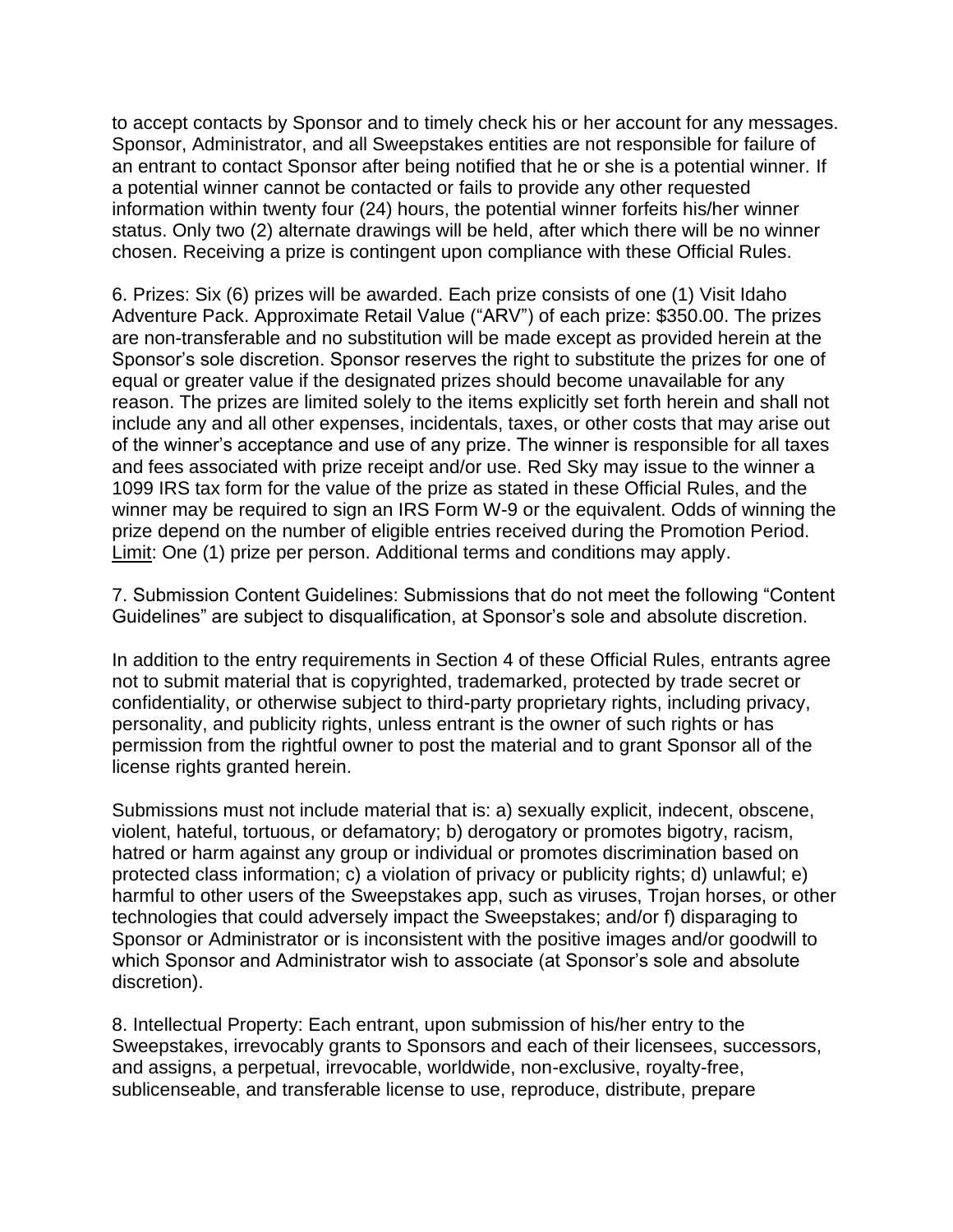derivative works of, display, and otherwise exploit the submission, and all images, text, and materials depicted therein, in whole or in part, in any manner or medium now or hereafter known or devised, for any purpose whatsoever, without limitation. To the extent necessary for Sponsors to exercise their rights under the foregoing license, entrants hereby grant Sponsors a perpetual, royalty-free, and irrevocable license to exploit any personality, publicity, or privacy rights in and to entrant's submission and in entrant's likeness as contain therein. Entrants grant permission to Sponsors and their designees to use their name, social media site username, email address, physical address, and photograph in a manner that is associated with entrant's submission, for advertising, trade, and promotional purposes without further compensation, in all media now known or hereafter discovered, worldwide in perpetuity, without notice or review or approval. Entrants acknowledge that as a condition of participating in the Sweepstakes and/or being selected as a winner, Sponsors may request the entrant's submission, and any rights therein, be assigned to Sponsors, and entrants may be required to confirm such assignment by completing and submitting prize acceptance documents (and any other documents reasonably required by Sponsors) or such entrant will otherwise be disqualified from receiving his/her prize. Entrants must maintain the ability to assign all such rights to Sponsors free of any limitation, restrictions, or third-party obligations. Entrants agree that Sponsors have the sole discretion in determining the extent and manner and use of submissions and are not obligation to use any submission. Entrants agree not to issue any publicity concerning Sponsors. All submissions are available to be viewed by anyone with access to the Internet.

These Official Rules, the Sponsors' Sites, and all other giveaway-related materials are protected by Sponsors' copyrights. Copying or unauthorized use of any copyrighted materials, trademarks, or any other intellectual property without the express written consent of the owner is strictly prohibited.

Facebook is a registered service mark and the Facebook logo is a registered trademark of Facebook, Inc.

Instagram is a registered service mark and the Instagram logo is a registered trademark of Instagram, Inc.

9. Advertising Disclosures: The Sweepstakes is subject to the Federal Trade Commission ("FTC") Guides Concerning the Use of Endorsements and Testimonials in Advertising (the "Guides"). Pursuant to Section 5 of the FTC Act, entrants agree to: a) retain Sponsor's automatic disclosures in social media posts shared by entrants; or otherwise b) disclose in social media posts that by entering the Sweepstakes, entrants may receive a significant prize in exchange for endorsing Sponsor's products or services, or other affiliated third parties' products or services, through social media. An example of such disclosure might be: "#entry," "#contest," or "#sweepstakes." Sponsor will take reasonable steps to monitor entrants' compliance with the obligation to disclose material connections when endorsing Sponsor's products or services, or other affiliated third parties' products or services, through social media.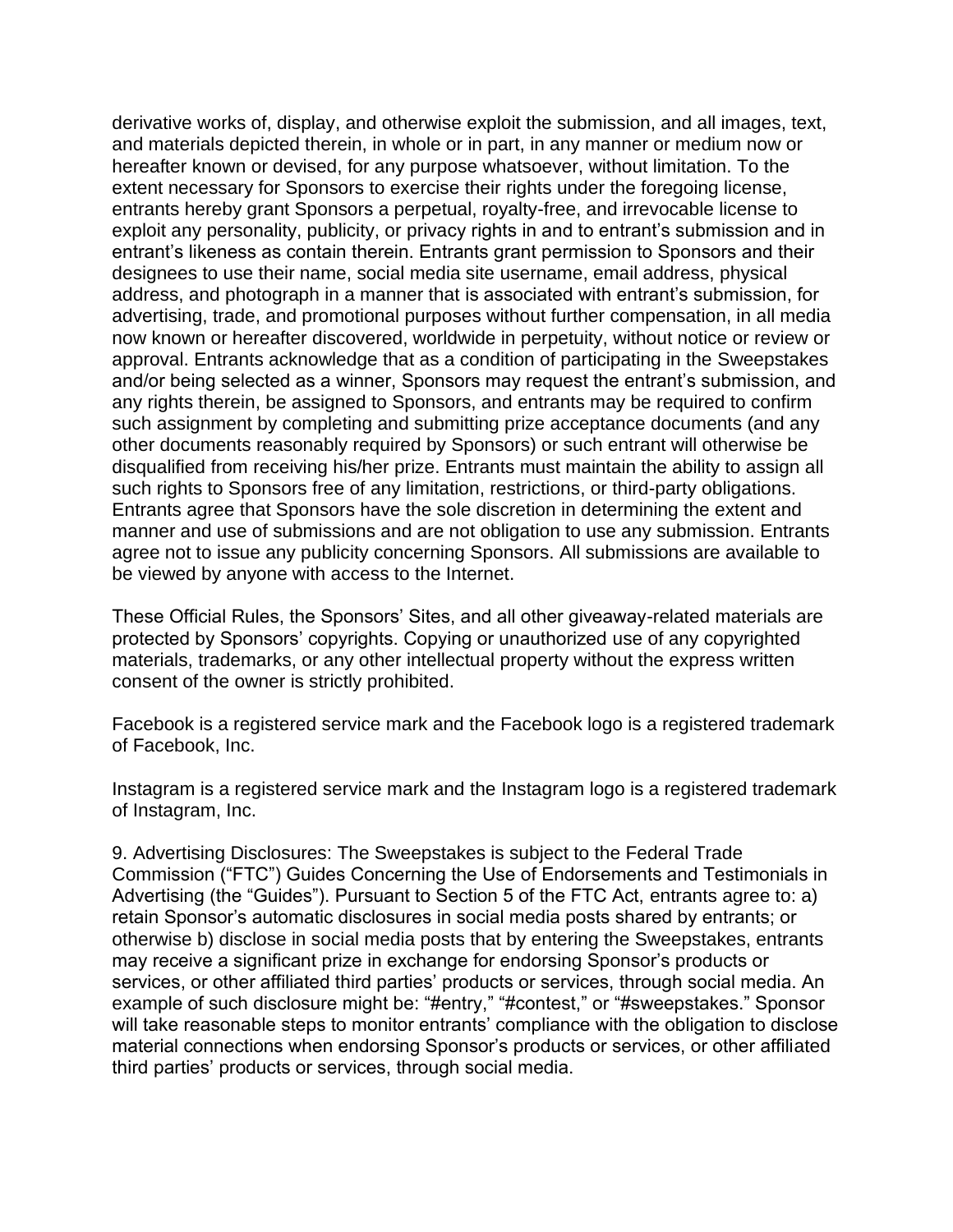10. Release: By entering the Sweepstakes, entrants agree to release and hold harmless Sponsor, Administrator, Facebook, Instagram, Idaho Department of Commerce – Tourism Department, and their respective subsidiaries, affiliates, suppliers, distributors, advertising/promotion agencies, and prize suppliers, and each of their respective parent companies and each such company's officers, directors, employees, and agents (collectively, the "Released Parties") from and against any claim or cause of action, including, but not limited to, personal injury, death, or damage to or loss of property, arising out of participation in the Sweepstakes or receipt or use or misuse of any prize. Entrants agree that the Sweepstakes is in no way sponsored, endorsed, or administered by, or associated with Facebook or Instagram. Entrants also agree that they are providing information to Sponsor and Administrator and not to Facebook or Instagram.

11. Use of Data: Information collected from entrants is subject to Sponsor's Privacy Policy. Sponsor reserves the right to use any information related to the Sweepstakes, including information on entrants obtained through the registration for the Sweepstakes, in any manner permitted by Sponsor's Privacy Policy or these Official Rules. These Official Rules will govern in the event of any conflict between these Official Rules and Sponsor's Privacy Policy. Each entrant acknowledges and agrees that all entry data becomes the property of Sponsor and will not be returned. By entering the Sweepstakes, each entrant grants to Sponsor the right to use any of entrant's information in any media now known or hereinafter known throughout the world, without additional compensation or notification, except to the extent prohibited by law. By accepting a prize, the winner acknowledges and agrees to the use by Sponsor, without additional compensation or notification, of his or her name, email address, physical address, likeness, photograph, voice, and biographical material in any media now known or hereafter devised through the world in perpetuity for Sponsor's advertising, marketing, promotion, or other purpose, except to the extent prohibited by law.

12. General Conditions: Sponsor reserves the right to cancel, suspend, and/or modify the Sweepstakes, or any part of it, if any fraud, technical failures, human error or any other factor impairs the integrity or proper functioning of the Sweepstakes, as determined by Sponsor in its sole discretion. In such event, Sponsor, in its sole discretion, may elect to hold a random drawing from among all eligible entries received up to the date of discontinuance for any or all of the prizes offered herein. Sponsor reserves the right, in its sole discretion, to disqualify any individual it finds to be tampering with the entry process or the operation of the Sweepstakes or to be acting in violation of the Official Rules of this or any other promotion or in an unsportsmanlike or disruptive manner. Any attempt by any person to deliberately undermine the legitimate operation of the Sweepstakes may be a violation of criminal and civil law, and, should such an attempt be made, Sponsor reserves the right to seek damages from any such person to the fullest extent permitted by law. Sponsor's failure to enforce any term of these Official Rules shall not constitute a waiver of that provision.

13. Limitations of Liability: The Released Parties are not responsible for: (1) any incorrect or inaccurate information, whether caused by entrants, printing errors or by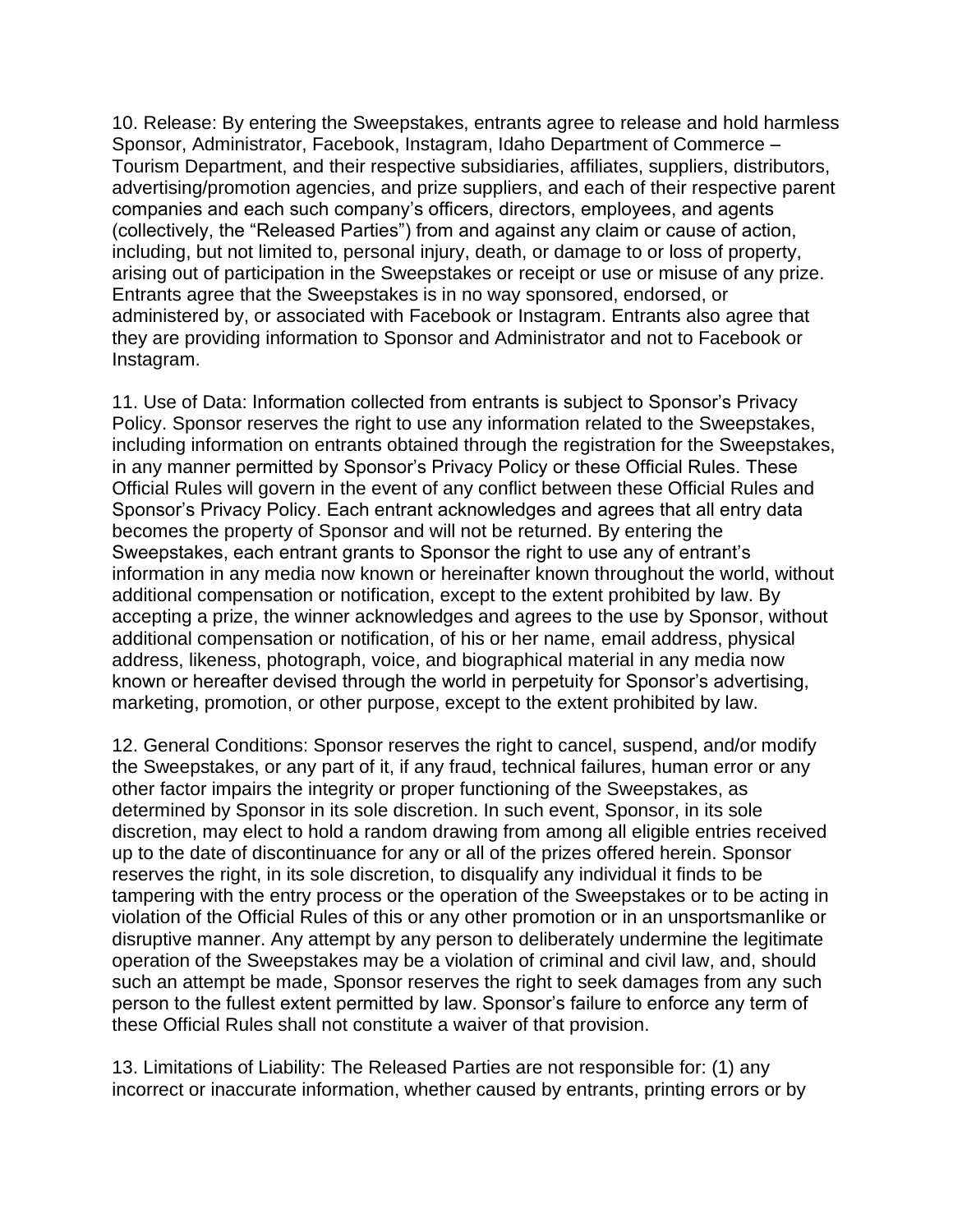any of the equipment or programming associated with or utilized in the Sweepstakes; (2) technical failures of any kind, including, but not limited to malfunctions, interruptions, or disconnections in phone lines or network hardware or software; (3) unauthorized human intervention in any part of the entry process or the Sweepstakes; (4) technical or human error which may occur in the administration of the Sweepstakes or the processing of entries; (5) late, lost, undeliverable, damaged or stolen mail; or (6) any injury or damage to persons or property which may be caused, directly or indirectly, in whole or in part, from entrant's participation in the Sweepstakes or receipt or use or misuse of any prize. If for any reason an entrant's entry is confirmed to have been erroneously deleted, lost, or otherwise destroyed or corrupted, entrant's sole remedy is another entry in the Sweepstakes, if it is possible. No more than the stated number of prizes will be awarded. In the event that production, technical, seeding, programming or any other reasons cause more than the stated number of prizes as set forth in these Official Rules to be available and/or claimed, Sponsor reserves the right to award only the stated number of prizes by a random drawing among all legitimate, un-awarded, eligible prize claims. THE PRIZES ARE GIVEN AWAY BY SPONSOR "AS-IS." SPONSOR DOES NOT MAKE ANY, AND EXPRESSLY DISCLAIMS ALL, WARRANTIES, WHETHER EXPRESS, IMPLIED, OR STATUTORY, REGARDING THE SWEEPSTAKES OR ANY PRIZE, INCLUDING WITHOUT LIMITATION ANY IMPLIED OR STATUTORY WARRANTIES OF MERCHANTABILITY, FITNESS FOR A PARTICULAR PURPOSE, TITLE, AND NON-INFRINGEMENT. NO SWEEPSTAKES ENTITIES WILL BE LIABLE FOR ANY SPECIAL, INDIRECT, INCIDENTAL, PUNITIVE, OR CONSEQUENTIAL DAMAGES ARISING OUT OF THE SWEEPSTAKES, THESE OFFICIAL RULES, OR ANY PRIZE, HOWSOEVER CAUSED, WHETHER ARISING IN TORT, CONTRACT, STRICT LIABILITY, OR OTHER LEGAL THEORY, AND REGARDLESS OF WHETHER THEY HAVE BEEN ADVISED OF THE POSSIBILITY OF SUCH DAMAGES. ALL SUCH DAMAGES ARE HEREBY DISCLAIMED AND EXCLUDED.

14. Disputes: These Official Rules are governed by, and must be construed in accordance with, the laws of the State of Idaho (without giving effect to any conflict of laws principles). Except where prohibited by law, any disputes, claims, and causes of action between Sponsor and an entrant arising out of or relating to these Official Rules, the giveaway, or a prize shall be resolved exclusively by arbitration pursuant to the Rules of the American Arbitration Association then effective, and any and all claims, judgments, and awards shall be limited to actual out-of-pocket costs incurred by entrant relating to this giveaway, but in no event attorneys' fees, punitive, incidental, consequential, or other damages. All necessary proceedings shall take place in Ada County, Idaho. Sponsor and each entrant irrevocably waive any objection to the venue and jurisdiction of such courts. If any part of these Official Rules is held by a court of competent jurisdiction to be invalid, illegal, or otherwise unenforceable, such part will be modified by such court to the minimum extent necessary to make it enforceable while preserving to the maximum extent possible the original intent of Sponsor, and the remaining parts of these Official Rules will remain in full force and effect.